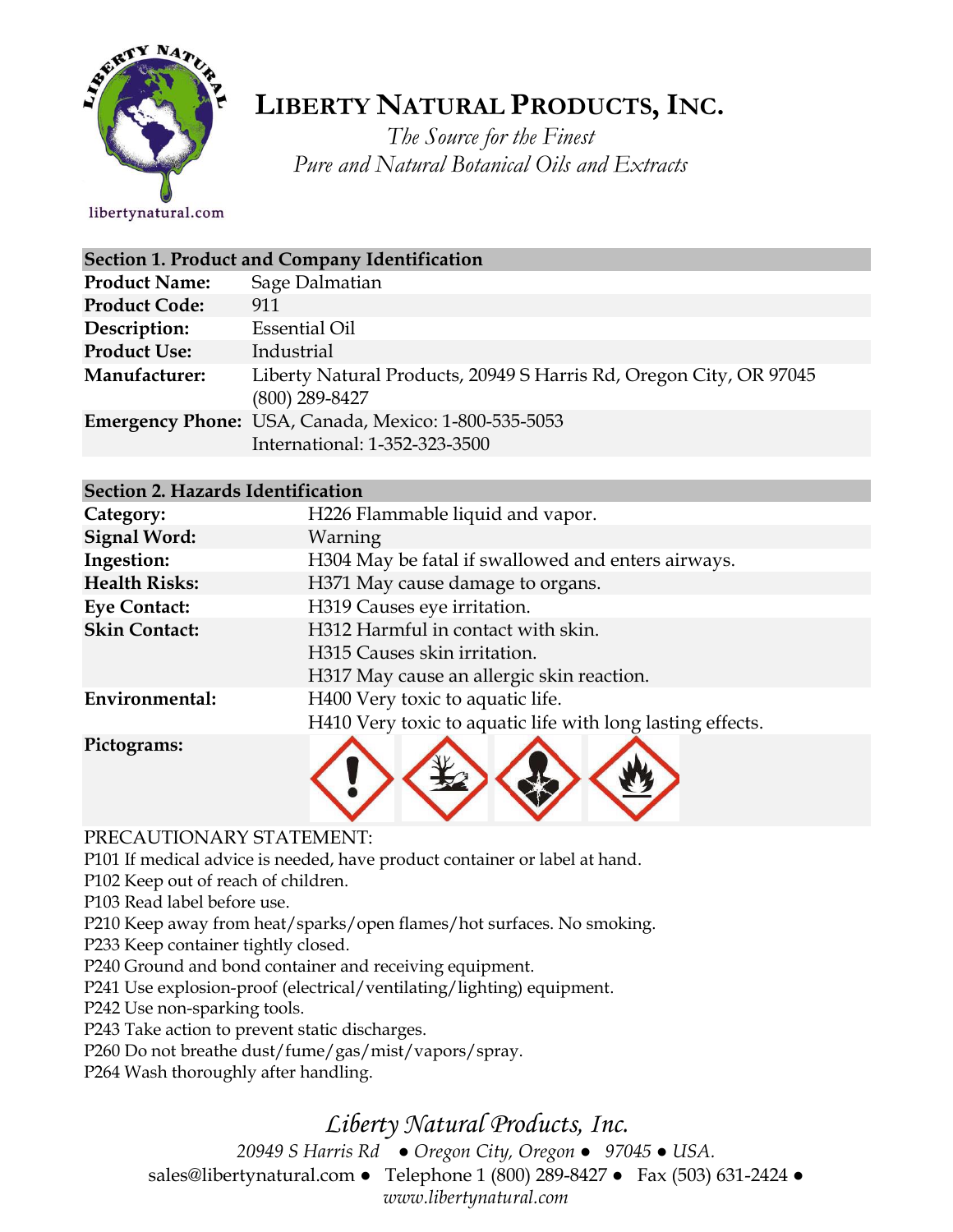P270 Do not eat, drink or smoke when using this product.

P272 Contaminated work clothing should not be allowed out of the workplace.

P273 Avoid release to the environment.

P280 Wear protective gloves/eye protection/face protection.

P301 + 310 IF SWALLOWED: Immediately call a POISON CENTER/doctor.

P303 + 361 + 353 IF ON SKIN (or hair): Take off immediately all contaminated clothing. Rinse skin with water (or shower).

P305 + 351 + 338 IF IN EYES: Rinse cautiously with water for several minutes. Remove contact lenses, if present and easy to do. Continue rinsing.

P308 + 311 IF exposed or concerned: Call a POISON CENTER/doctor.

P312 Call a POISON CENTER/doctor if you feel unwell.

P321 Specific treatment (see on this label).

P331 Do NOT induce vomiting.

P333 + 313 If skin irritation or rash occurs: Get medical advice/attention.

P337 + 313 If eye irritation or rash occurs: Get medical advice/attention.

P362 + 364 Take off contaminated clothing and wash it before reuse.

 $P370 + 378$  In case of fire: Use for extinction:  $CO<sub>2</sub>$ , powder or water spray.

P391 Collect spillage.

P403 + 235 Store in a well-ventilated place. Keep cool.

P405 Store locked up.

P501 Dispose of contents/container in accordance with local/regional/national/international regulations.

| Section 3. Composition and Information on Ingredients |                    |  |
|-------------------------------------------------------|--------------------|--|
| <b>Chemical Name:</b>                                 | Salvia officinalis |  |
| <b>Physical State:</b>                                | Liquid.            |  |
| $CAS$ #:                                              | 8022-56-8          |  |
| <b>Impurities:</b>                                    | None.              |  |
| <b>Trade Secret Claim:</b>                            | None.              |  |

| <b>Section 4. First Aid Measures</b> |                                                                                                                                                                                                                                                                |
|--------------------------------------|----------------------------------------------------------------------------------------------------------------------------------------------------------------------------------------------------------------------------------------------------------------|
| Eyes:                                | Rinse eyes immediately with running water at low pressure.<br>Consult an ophthalmologist.                                                                                                                                                                      |
| <b>Skin Contact:</b>                 | Take off immediately all contaminated clothing. Wash skin<br>thoroughly with soap and water for several minutes. Get medical<br>attention if irritation develops and persists.                                                                                 |
| Inhalation:                          | If breathing is difficult, remove to fresh air and keep at rest in a<br>position comfortable for breathing. For breathing difficulties,<br>oxygen may be necessary. Consult a physician/doctor.                                                                |
| <b>Ingestion in excess:</b>          | Call a physician or poison control center immediately. If<br>swallowed, rinse mouth with water (only if the person is<br>conscious). Do not induce vomiting. If vomiting occurs, the head<br>should be kept low so that stomach vomit doesn't enter the lungs. |
| <b>Emergency Care:</b>               | Contact local emergency provider. For non-emergency, contact<br>primary care provider. Most important symptoms and effects, both<br>acute and delayed. May produce an allergic reaction.                                                                       |

### *Liberty Natural Products, Inc.*

*20949 S Harris Rd ● Oregon City, Oregon ● 97045 ● USA.*  sales@libertynatural.com *●* Telephone 1 (800) 289-8427 ● Fax (503) 631-2424 *● www.libertynatural.com*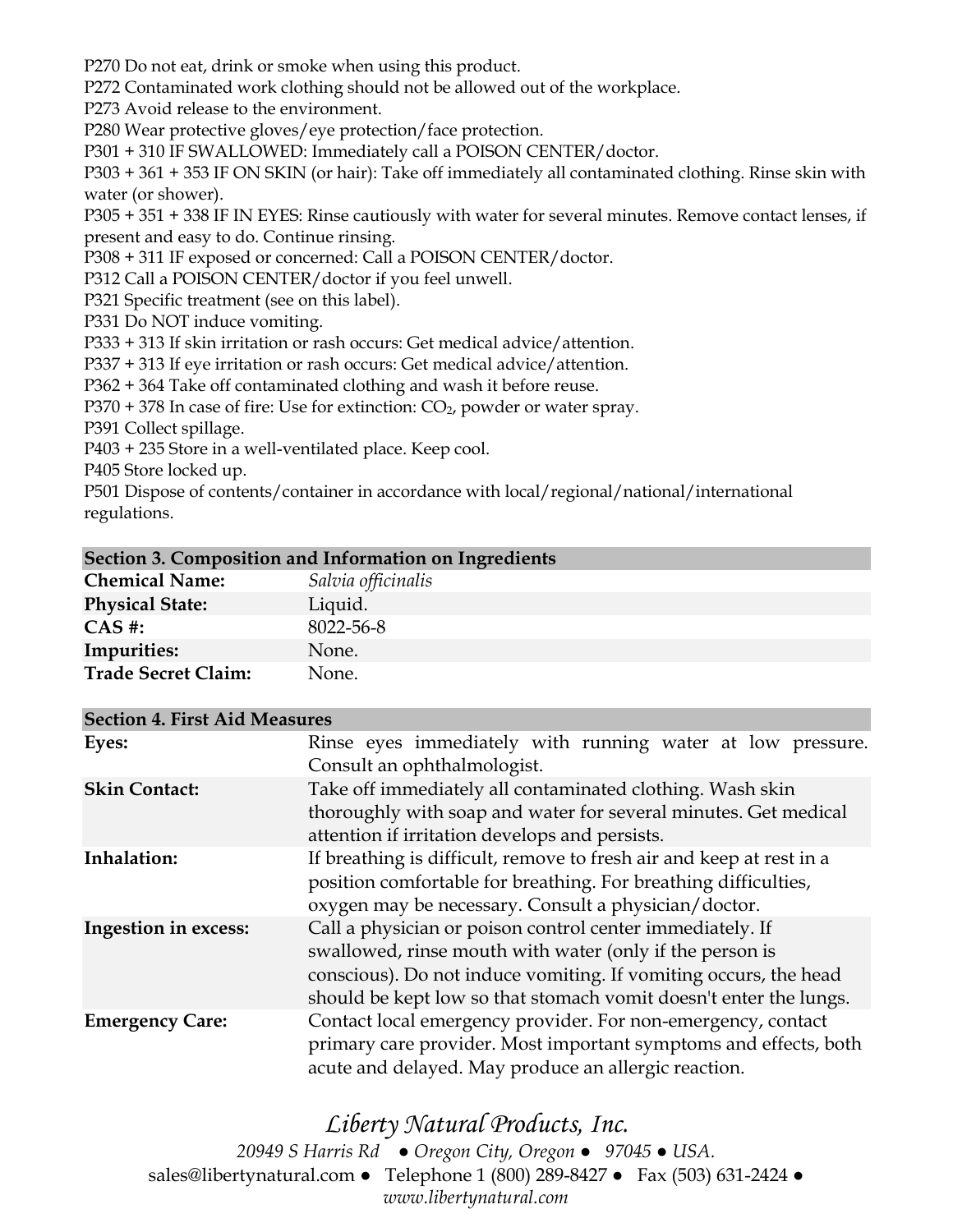| <b>Section 5. Fire-Fighting Measures</b>     |                                                                                                                                                                                                                                                                                                                                                                                                                                                                                                                                                        |
|----------------------------------------------|--------------------------------------------------------------------------------------------------------------------------------------------------------------------------------------------------------------------------------------------------------------------------------------------------------------------------------------------------------------------------------------------------------------------------------------------------------------------------------------------------------------------------------------------------------|
| Flammability:                                | Flammable.                                                                                                                                                                                                                                                                                                                                                                                                                                                                                                                                             |
| <b>Extinguishing Media:</b>                  | SUITABLE: Fog, CO2, dry chemical, or alcohol<br>resistant foam<br>NON SUITABLE: Water.                                                                                                                                                                                                                                                                                                                                                                                                                                                                 |
| <b>Special Fire-Fighting Procedure:</b>      | Firefighters must use standard protective equipment<br>including flame retardant coat, helmet with face<br>shield, gloves, rubber boots, and in enclosed spaces,<br>SCBA. Structural firefighter's protective clothing will<br>only provide limited protection. Wear self-contained<br>breathing apparatus with a full face piece operated in<br>the positive pressure demand mode when fighting<br>fires.                                                                                                                                             |
| <b>Unusual Fire and Explosion Hazards:</b>   | During heating or in case of fire poisonous gases are<br>produced. Carbon oxides are produced when<br>burning. Vapor may travel to source of ignition and<br>flash back. Vapor may settle low or in confined<br>spaces. May produce a floating fire hazard. Static<br>ignition hazard can result from handling and use.<br>Essential and vegetable oils have the potential to self-<br>heat and contribute to spontaneous combustion when<br>present on fabrics. Caution should be exercised in the<br>storage and launder of fabrics exposed to oils. |
| <b>PPE and Precautions for Firefighters:</b> | Static charges generated by emptying package in or<br>near flammable vapor may cause flash fire. Use water<br>spray to cool unopened containers. Do not allow<br>contaminated extinguishing water to enter the soil,<br>ground-water or surface waters.                                                                                                                                                                                                                                                                                                |

| <b>Personal Precautions:</b>      | Keep unnecessary personnel away. Eliminate all sources of<br>ignition. Avoid contact with skin or inhalation of spillage,<br>dust or vapor. Do not touch damaged containers or spilled<br>material unless wearing appropriate protective clothing.<br>Ventilate closed spaces before entering them.                                                                                                       |
|-----------------------------------|-----------------------------------------------------------------------------------------------------------------------------------------------------------------------------------------------------------------------------------------------------------------------------------------------------------------------------------------------------------------------------------------------------------|
| <b>Environmental Precautions:</b> | Prevent further leakage or spillage if safe to do so. Do not<br>contaminate water. Avoid release to the environment.<br>Inform respective authorities in case of seepage into water<br>course or sewage system. Do not allow to enter<br>sewers/surface or ground water. Retain and dispose of<br>contaminated wash water. Contact local authorities in case<br>of spillage to drain/aquatic environment. |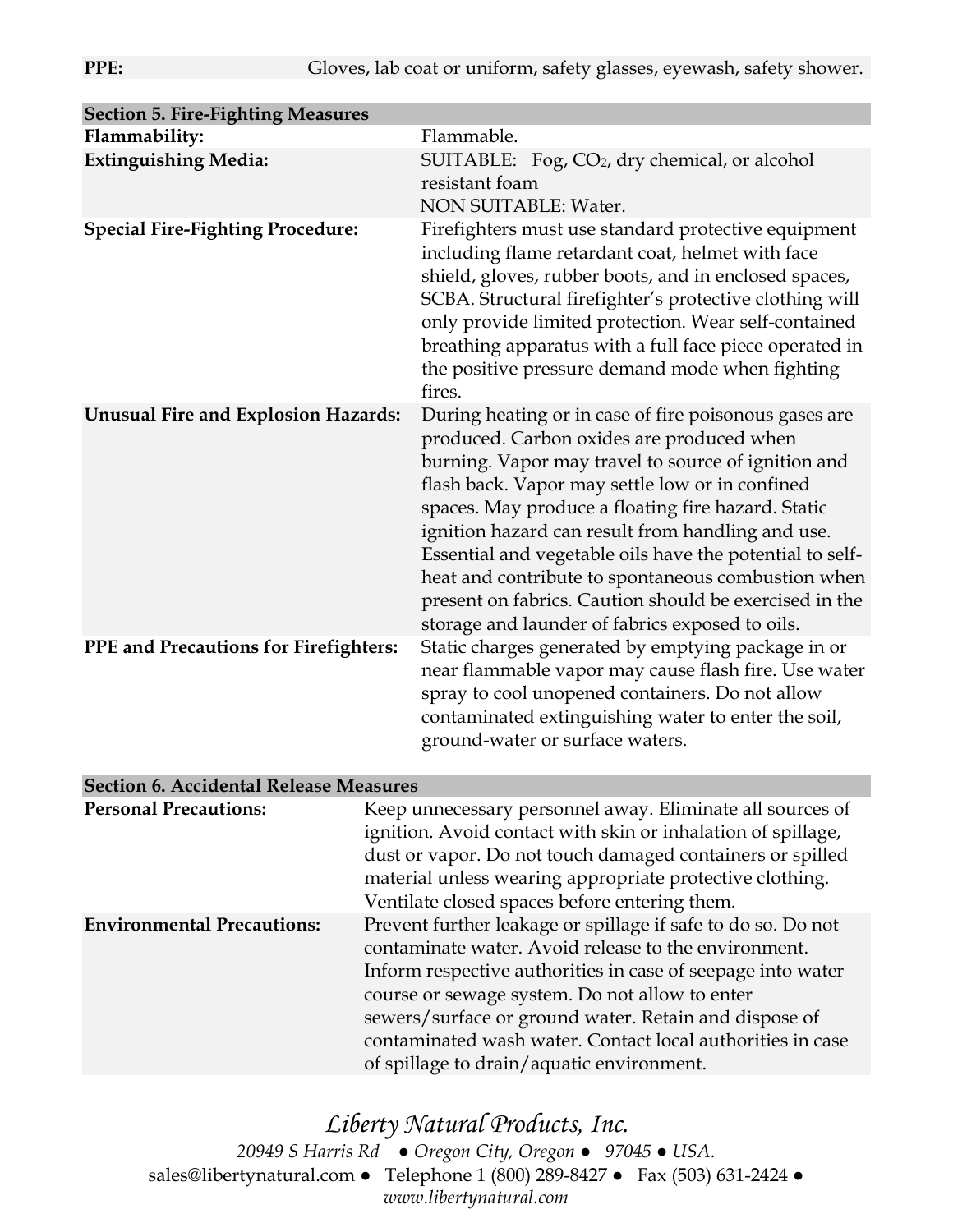| Containment:                                            | Absorb with liquid-binding material (clay, diatomite, acid<br>binders, universal binders, sawdust, sand, or other non-<br>combustible material). Prevent entry into waterways,<br>sewers, and confined areas.                                                                                                                                                                                                                                                                                                |
|---------------------------------------------------------|--------------------------------------------------------------------------------------------------------------------------------------------------------------------------------------------------------------------------------------------------------------------------------------------------------------------------------------------------------------------------------------------------------------------------------------------------------------------------------------------------------------|
| Clean Up:                                               | Eliminate all ignition sources (no smoking, flares, sparks or<br>flames in immediate area). Ensure adequate ventilation.<br>Dispose contaminated material as hazardous waste. If spill is<br>small, wipe up with absorbent material (e.g. cloth, fleece).<br>Clean surface thoroughly to remove residual contamination.<br>Never return spills in original containers for re-use. This<br>material and its container must be disposed of as hazardous<br>waste.                                              |
| Section 7. Handling and Storage                         |                                                                                                                                                                                                                                                                                                                                                                                                                                                                                                              |
| <b>Handling Precautions:</b>                            | Avoid contact with eyes and mucous. Keep container closed.<br>Handle containers with care. Open slowly in order to control<br>possible pressure release. Do not handle or store near an<br>open flame, heat or other sources of ignition. Take<br>precautionary measures against static discharges. All<br>equipment used when handling the product must be<br>grounded. Avoid breathing vapor. Avoid contact with eyes,<br>skin, and clothing. Avoid prolonged exposure. Wash<br>thoroughly after handling. |
| <b>Storage Precautions:</b>                             | Store in a cool, well-ventilated area. Keep container tightly<br>sealed. Store separated from foodstuff or animal food and<br>oxidizing agents. Protect from heat and direct sunlight.<br>Recommended storage condition 18-25° C.                                                                                                                                                                                                                                                                            |
| Other:                                                  | See Section 8                                                                                                                                                                                                                                                                                                                                                                                                                                                                                                |
| <b>Section 8. Exposure Controls/Personal Protection</b> |                                                                                                                                                                                                                                                                                                                                                                                                                                                                                                              |
| <b>Engineering Controls:</b>                            | Exhaust ventilation or other engineering controls to keep<br>vapor concentration below their respective threshold limit<br>value. Ensure eyewash stations and safety showers are<br>proximal to the work station. Use explosion-proof<br>ventilation equipment to stay below exposure limits.                                                                                                                                                                                                                |
| <b>Respiratory Protection:</b>                          | In case of brief exposure or low pollution use respiratory<br>filter device. In case of intensive or longer exposure use self-<br>contained respiratory protective device.                                                                                                                                                                                                                                                                                                                                   |
| <b>Hand Protection:</b>                                 | Plastic or synthetic rubber impermeable gloves. Chemical<br>resistant gloves.                                                                                                                                                                                                                                                                                                                                                                                                                                |
| <b>Eye Protection:</b>                                  | Goggles giving complete protection to eyes. Eyewash bottle<br>with clean water.                                                                                                                                                                                                                                                                                                                                                                                                                              |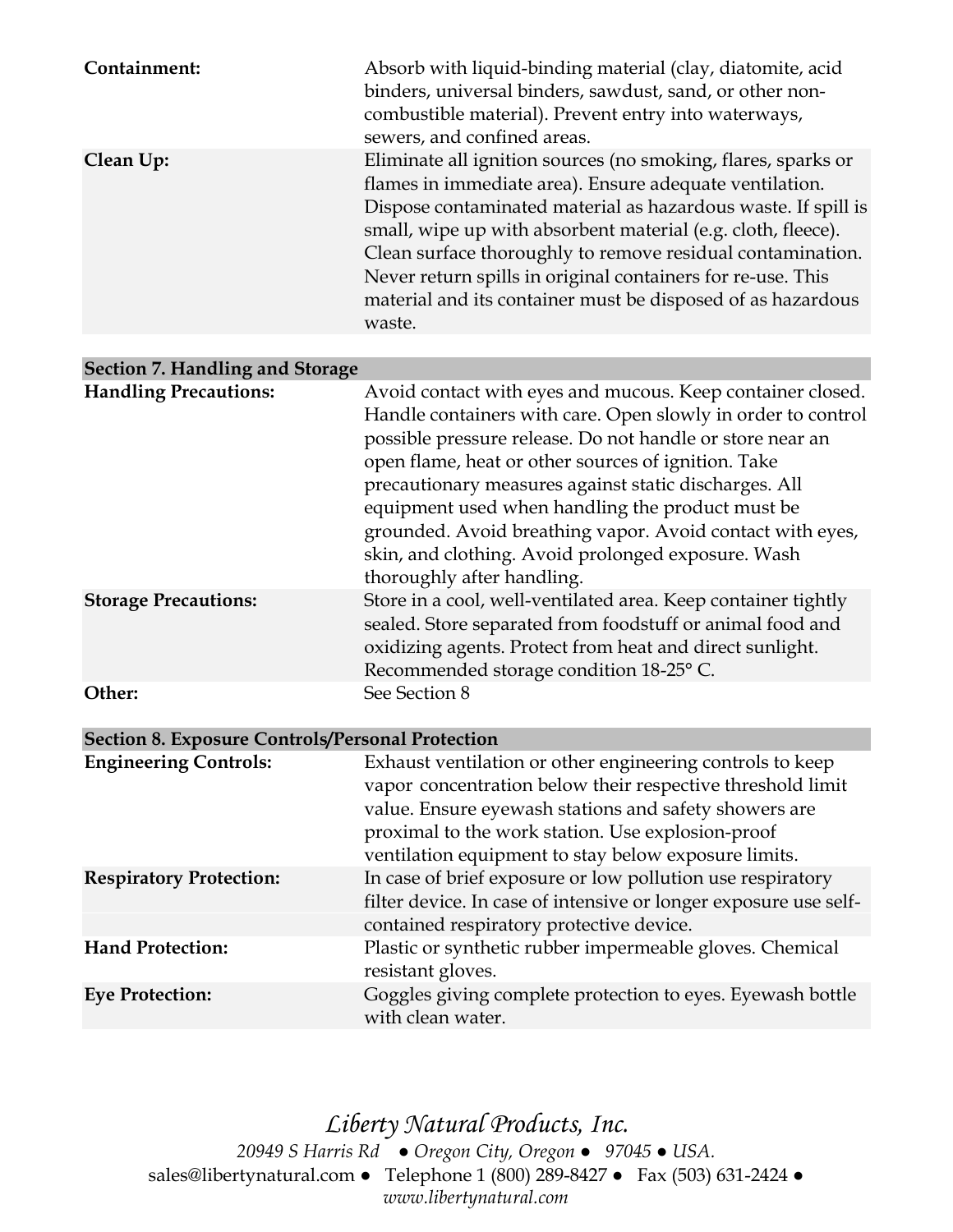| <b>Skin and Body Protection:</b>                | Clothes for chemical protection to avoid contact. Use of an<br>impervious apron is recommended. Wear appropriate<br>thermal protective clothing, when necessary                                                                                                                                                                       |
|-------------------------------------------------|---------------------------------------------------------------------------------------------------------------------------------------------------------------------------------------------------------------------------------------------------------------------------------------------------------------------------------------|
| Ingestion:                                      | Do not eat, drink and smoke while using                                                                                                                                                                                                                                                                                               |
| <b>Industrial Hygiene:</b>                      | When using, do not smoke. Always observe good personal<br>hygiene measures, such as washing after handling the<br>material and before eating, drinking, and/or smoking.<br>Routinely wash work clothing and protective equipment to<br>remove contaminants. Contaminated work clothing should<br>not be allowed out of the workplace. |
| <b>OSHA Permissible Exposure Limits (PELs):</b> | N/A                                                                                                                                                                                                                                                                                                                                   |

**ACGIH Threshold Limit Values:** N/A

| <b>Section 9. Physical and Chemical Properties</b>          |                                    |  |
|-------------------------------------------------------------|------------------------------------|--|
| Appearance:                                                 | Pale yellow to yellow liquid       |  |
| Upper/Lower Flammability: Will ignite if moderately heated  |                                    |  |
| Odor:                                                       | Fresh, aromatic, herbaceous, spicy |  |
| <b>Vapor Pressure:</b>                                      | $0.1 - 5.4$ hPa                    |  |
| <b>Odor Threshold:</b>                                      | N/A                                |  |
| <b>Vapor Density:</b>                                       | N/A                                |  |
| pH:                                                         | N/A                                |  |
| <b>Relative Density:</b>                                    | N/A                                |  |
| <b>Melting Point:</b>                                       | N/A                                |  |
| <b>Freezing Point:</b>                                      | N/A                                |  |
| Solubility:                                                 | Insoluble                          |  |
| Initial Boiling Point and Boiling Range: 372.74°F / 189.3°C |                                    |  |
| <b>Flash Point:</b>                                         | 131°F / 55°C                       |  |
| <b>Evaporation Rate:</b>                                    | N/A                                |  |
| Flammability Category: N/A                                  |                                    |  |
| <b>Partition Coefficient:</b>                               | N/A                                |  |
| Auto-ignition Temperature: N/A                              |                                    |  |
| Decomposition Temperature: N/A                              |                                    |  |
| Viscosity:                                                  | N/A                                |  |
| <b>Specific Gravity:</b>                                    | N/A                                |  |

| Section 10. Stability and Reactivity |                                                                                                                                                      |  |
|--------------------------------------|------------------------------------------------------------------------------------------------------------------------------------------------------|--|
| Stability:                           | Stable under normal circumstances. Avoid heat and ignition                                                                                           |  |
|                                      | sources.                                                                                                                                             |  |
| Avoid:                               | Avoid heat, sparks, open flames and other ignition sources. Avoid<br>temperatures exceeding the flash point. Contact with incompatible<br>materials. |  |
| Incompatibility:                     | Strong oxidizing agents.                                                                                                                             |  |
| Hazardous Byproducts:                | None in normal conditions                                                                                                                            |  |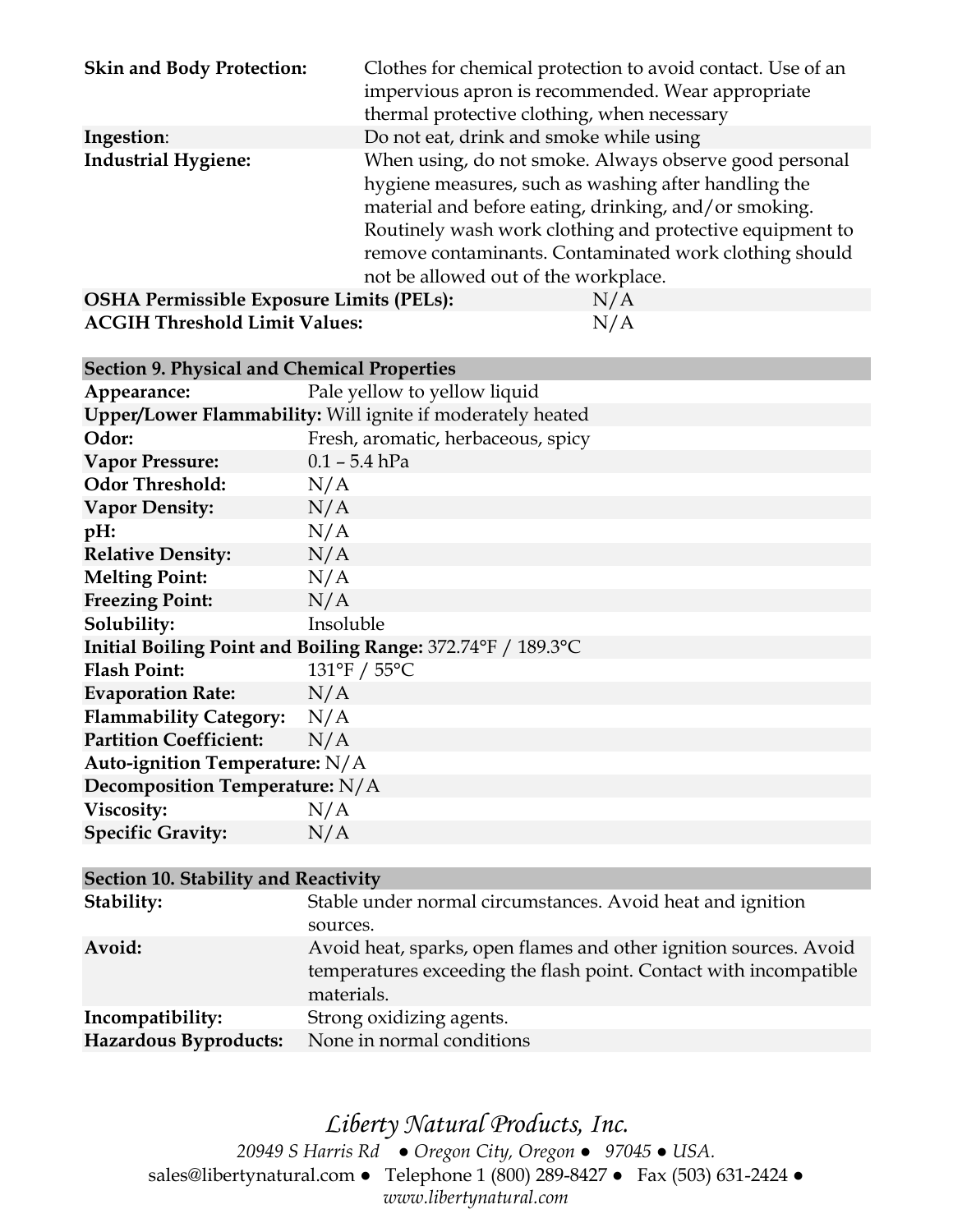**Other:** No hazardous decomposition products if stored and handled as indicated.

| <b>Section 11. Toxicological Information</b> |                                                                                                                                                                                                     |
|----------------------------------------------|-----------------------------------------------------------------------------------------------------------------------------------------------------------------------------------------------------|
| <b>Toxicological and Health Effects:</b>     | Nontoxic at established levels.                                                                                                                                                                     |
| <b>Likely Routes of Exposure:</b>            | Eyes, nose, mouth, skin.                                                                                                                                                                            |
| <b>Signs and Symptoms of Exposure:</b>       | Skin irritation. May cause redness and pain. May<br>cause an allergic skin reaction, dermatitis or rash.                                                                                            |
| LD50 (median lethal dose):                   | (oral, rat) $2,600$ ml/kg                                                                                                                                                                           |
| <b>Listed NTP Carcinogen:</b>                | Based on available data, the classification criteria are<br>not met.                                                                                                                                |
| <b>INGESTION:</b>                            | Can be noxious                                                                                                                                                                                      |
|                                              |                                                                                                                                                                                                     |
| Section 12. Ecological Information           |                                                                                                                                                                                                     |
| <b>TOXICITY:</b>                             | Harmful to aquatic life with long lasting<br>effects.                                                                                                                                               |
| PERSISTENCE / DEGRADABILITY:                 | No data is available on the degradability of this<br>product.                                                                                                                                       |
| <b>BIOACCUMULATION POTENTIAL:</b>            | No information available.                                                                                                                                                                           |
| <b>RESULTS OF PBT AND vPvB</b>               |                                                                                                                                                                                                     |
| <b>ASSESSMENT:</b>                           | This product is not a PBT or a vPvB                                                                                                                                                                 |
| <b>MOBILITY IN SOIL:</b>                     | No information available.                                                                                                                                                                           |
| <b>OTHER ADVERSE EFFECTS:</b>                | No other adverse environmental effects (e.g.<br>ozone depletion, photochemical ozone creation<br>potential, endocrine disruption, global<br>warming potential) are expected from this<br>component. |

| <b>Section 13. Disposal Considerations</b> |                                                                                                                                                                                                                                                                                                                                                                                                                                                                                                                                                                                                                                  |  |  |
|--------------------------------------------|----------------------------------------------------------------------------------------------------------------------------------------------------------------------------------------------------------------------------------------------------------------------------------------------------------------------------------------------------------------------------------------------------------------------------------------------------------------------------------------------------------------------------------------------------------------------------------------------------------------------------------|--|--|
| <b>Disposal Containers:</b>                | Empty containers should be taken to an approved waste<br>handling site for recycling or disposal. Since emptied<br>containers may retain product residue, follow label<br>warnings even after container is emptied.                                                                                                                                                                                                                                                                                                                                                                                                              |  |  |
| <b>Waste Disposal:</b>                     | Must not be disposed together with household garbage. Do<br>not discharge into drains, water courses or onto the ground.<br>Do not allow this material to drain into sewers/water<br>supplies. Do not contaminate ponds, waterways or ditches<br>with chemical or used container. Dispose of<br>contents/container in accordance with<br>local/regional/national/international regulations. Waste<br>disposal by ignition in accordance with international,<br>national and local regulations. Packaging, waste product and<br>materials used for absorbing spills should be disposed of in<br>the same manner as the substance. |  |  |